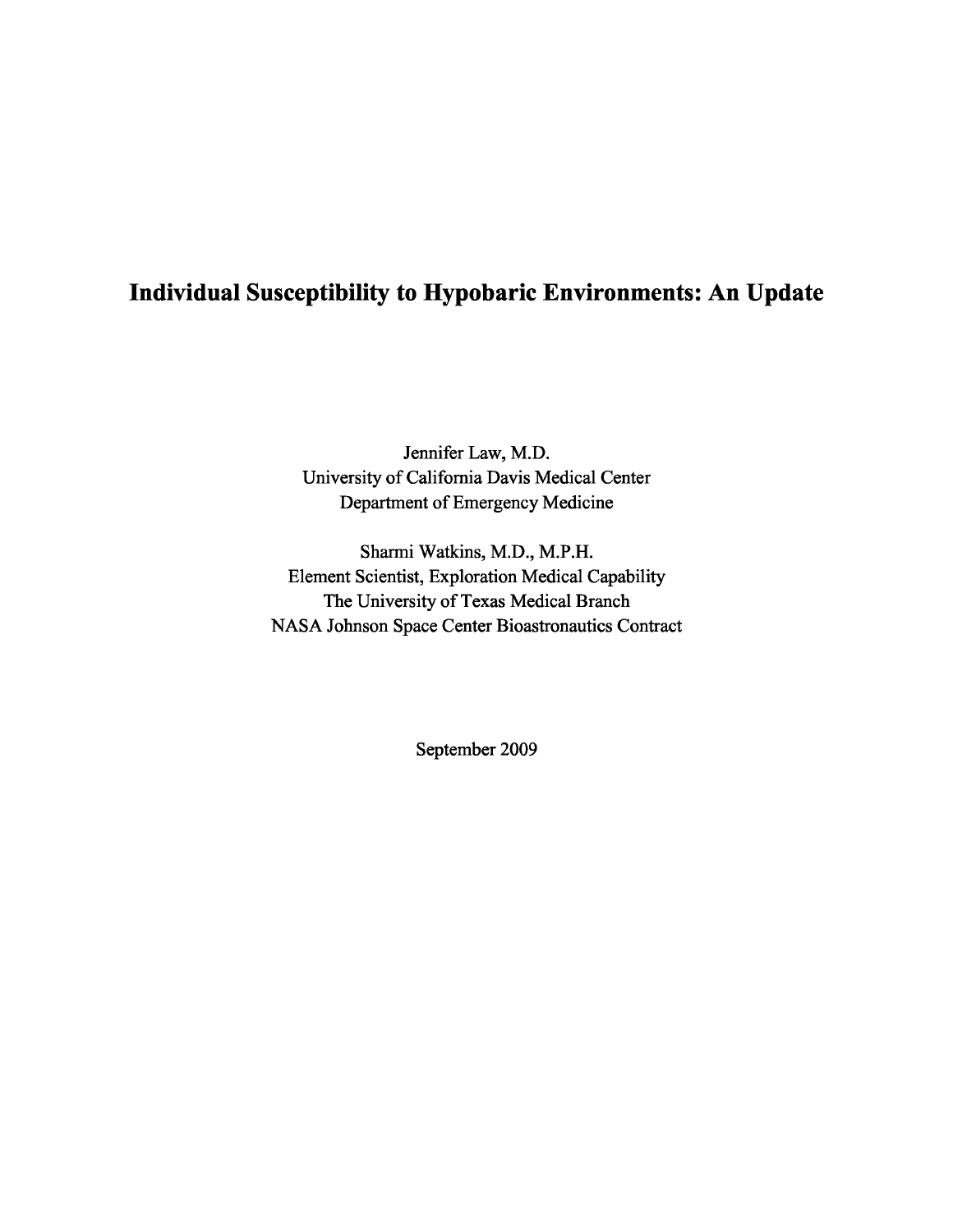### **ABSTRACT**

Astronauts are at risk for developing decompression sickness (DCS) while exposed to the hypobaric environment of the extravehicular suit in space, in terrestrial hypobaric chambers, and during ascent from neutral buoyancy training dives. There is increasing recognition that DCS risk is different between diving and altitude exposures, with many individual parameters and environmental factors implicated as risk factors for development of DCS in divers but are not recognized as risk factors in altitude exposures. Much of the literature to date has focused on patent foramen ovale (PFO), which has long been considered a major risk factor for DCS in diving exposures, but its link to serious DCS in altitude exposures remains unclear. Knowledge of those risk factors specific to hypobaric DCS may help identify susceptible individuals and aid in astronaut selection, crew assignment, and mission planning. This paper reviews the current literature pertaining to these risk factors, including PFO, anthropometric parameters, gender, menstrual cycle, lifetime diving experience, physical fitness, biochemical levels, complement activation, cigarette smoking, fluid balance, and ambient temperature. Further research to evaluate pertinent risk factors for DCS in altitude exposures is recommended.

#### **INTRODUCTION**

Absolute or relative reductions in ambient pressure, as experienced during extravehicular activity, physiological training in hypobaric chambers, or ascent from diving place unique stressors on the human body. Participants in these environments are at risk for the development of decompression sickness (DCS), whose symptoms range from mild musculoskeletal pain to serious neurological deficits to death. Given the potential negative impact on crew health and mission success, it would be invaluable to identify risk factors for DCS and employ preventive strategies to mitigate the risk.

DCS occurs as a result of transitioning from one environment to a more hypobaric environment. When the ambient pressure decreases, nitrogen dissolved in the bloodstream comes out of solution and forms bubbles, which may remain locally or may be transported into the venous system. Most bubbles are trapped in the pulmonary capillary bed before being quickly resorbed, but if the pulmonary filter gets overwhelmed or bypassed due to an anatomic defect allowing for right-to-left shunt, these bubbles may become arterial gas emboli and result in local ischemia anywhere in the body.

:KLOH $\Box$   $\Box$ '&6 $\Box$  $\Box$ <sup>3</sup>SDLOt the ON imphatic involvement) generally requires no treatment or brief treatment with 100% oxygen, Type II DCS can manifest with pulmonary, cardiovascular, or neurologic symptoms that are more difficult to treat and may result in significant morbidity or mortality (Francis 1990). The Exploration Medical Capability Program has been tasked with reviewing what is known<br>about individual susceptibility to hypobaric environments<sup>2</sup> specifically, DCS. This white paper will summarize the work done by the Patent Foramen Ovale Committee and Medical Operations EVA Integrated Product Team in 1999, review the literature on PFO since 1999, and discuss other risk factors for DCS that have been proposed.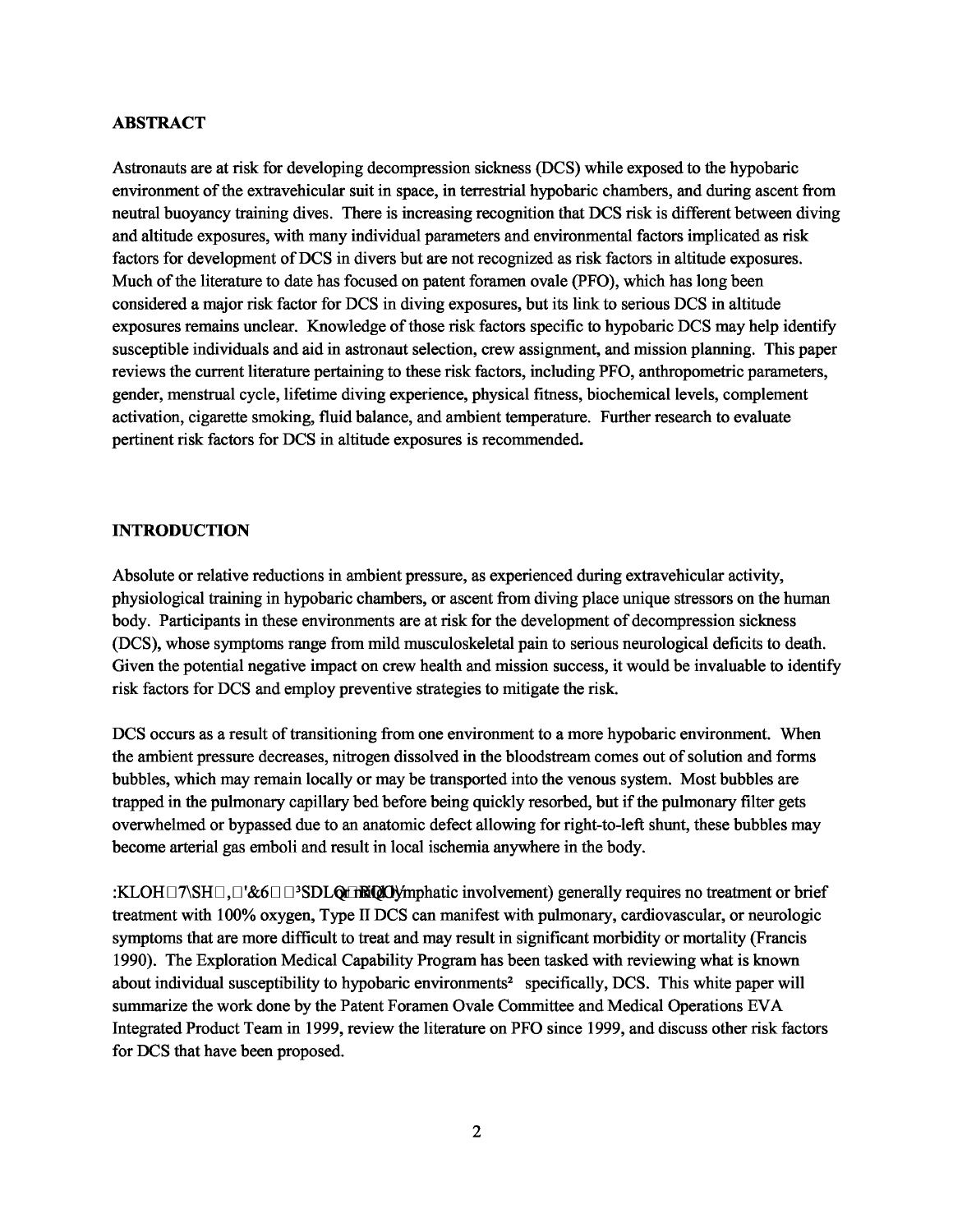### **PATENT FORAMEN OVALE & DECOMPRESSION SICKNESS**

Patent foramen ovale (PFO), the primary means of arterial gas embolism through the heart that has been implicated in an LQGLYLGXDO $\P{V} \square VXYFHSWLEL$ Common remands of fetal circulation when the atrial septum primum and septum secundum fail to fuse during the first months of life, enabling abnormal blood flow between the left and right atria. Some PFOs open only when there is an increase in pulmonary pressure<sup>2</sup> e.g., during a Valsalva maneuver or strenuous activity<sup>2</sup> but some PFOs are persistently open and believed to be more dangerous since they pose a constant threat for arterializations of gas bubbles (Medical Operations EVA IPT 1999). An autopsy study reported that the overall incidence of PFO in 965 subjects was 27.3% with a median diameter of 5 mm; 9.7% of the subjects had a PFO greater than 5 mm (Hagen 1984). The incidence of resting PFO was reported to be 5 to 10% in the literature and might be as high as 21% in the experience of the JSC Cardiovascular Laboratory (Waligora 1999).

Concern about the role of PFO in the development of decompression sickness arose from diving data. Studies have shown that divers with a PFO have a 2.5 to 4.5 fold increase in the risk of developing type II DCS (Bove 1998, Drighil 2007). To date, PFO has been the most studied risk factor of DCS, although its role in altitude exposures remains controversial for a number of reasons, including the lack of a standardized technique for detecting PFOs and uncertainty about the exact incidence of DCS.

### **PFO Committee/Medical Operations EVA IPT**

In 1999, a NASA-sponsored committee was tasked with reviewing data on PFO and making recommendations about the merit of PFO screening in the astronauts and test subjects. The Medical Operations EVA Integrated Product Team  $\Box$ OHG $\Box$ 2SV $\Box$ (9\$ $\Box$ 37 $\Box$  UVXEVHTXHQWO $\Box$ UHYLHZHG $\Box$ WKH $\Box$ FRPP: recommendations and consulted outside experts to develop a consensus position on PFO screening.

Despite the strength of evidence in diving exposures, PFO had not been directly linked to Type II DCS in altitude exposures. A retrospective study by the Navy found no association between PFO and Type II DCS in 45 aviators who presented with Type II DCS symptoms related to altitude physiological training (Gallagher 1996).

In an Air Force altitude chamber-based study in which 1,500 volunteer subjects were monitored for gas emboli simultaneously in the right and left sides of the heart at simulated altitude, six subjects were found to have right-to-left gas crossover; five of these subjects were symptomatic with joint pain or skin mottling (but no cerebral symptoms) at the time of arterial gas embolism. Of the six cases, one was found to have a PFO, one had a small sinus venosus defect, three had no septal defect, and one was not available for evaluation (Pilmanis 1996). In another presentation, Pilmanis reported 39 cases of Type II DCS in over 2000 research exposures simulating EVA exposures of 4-hour durations or longer, and none of these subjects had detectable gas phase crossover during Trans Thoracic Echocardiography (TTE) monitoring of all four cardiac chambers.

While no published study showed a statistically significant association between PFO and Type II DCS in altitude exposures, case reports did suggest a relationship. Past hypobaric chamber research at JSC identified five cases of Type II DCS. Three of these cases were tested: two (66%) were found to have a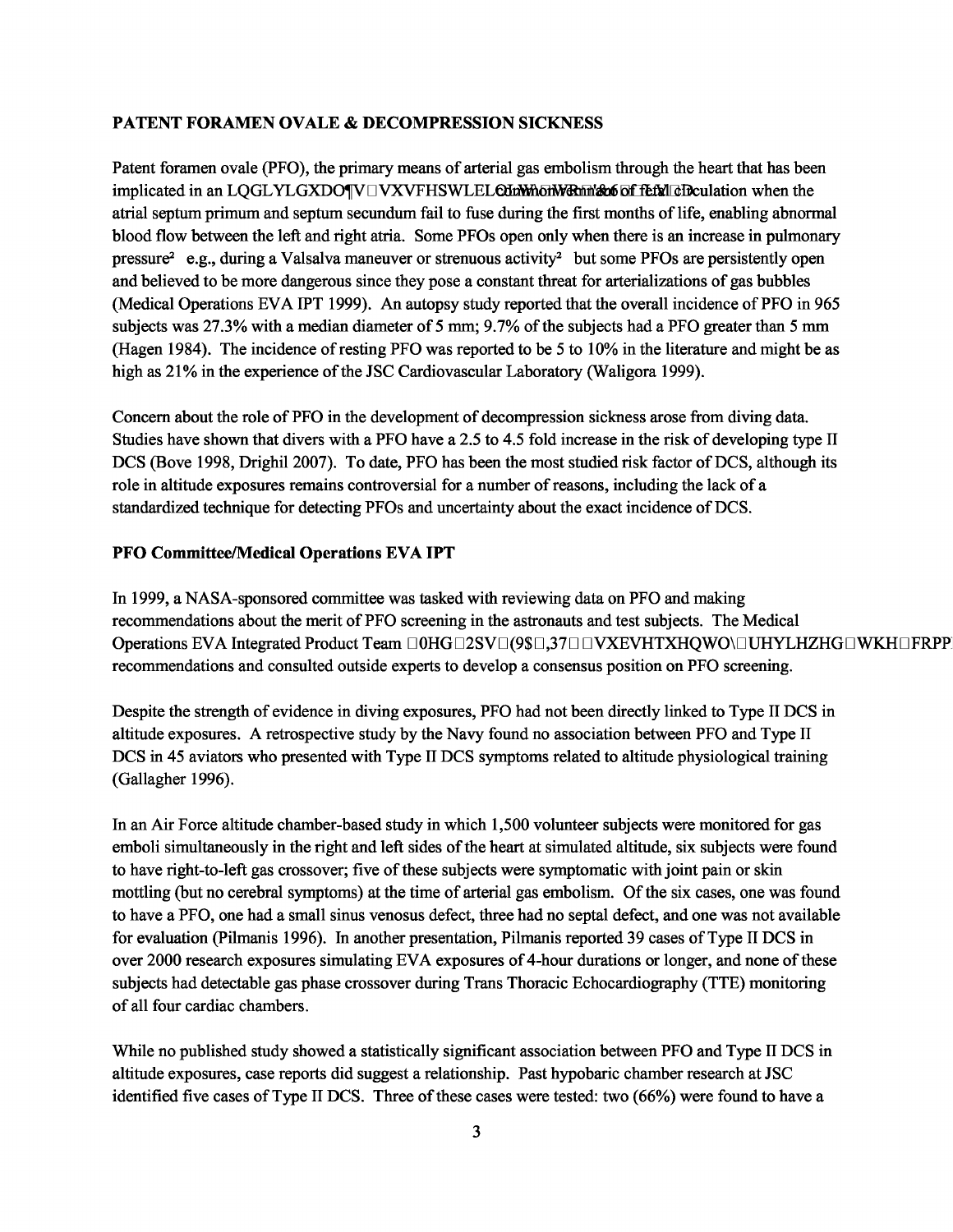PFO. Of note, four of the five cases did not prebreathe oxygen. A serious case of Type II DCS was reported at Duke University during Phase III testing of the Prebreathe Reduction Program, despite two hours of oxygen prebreathe and albeit a less conservative nitrogen elimination protocol than the ISS operational protocol. This subject was later determined to have a resting PFO.

Based on the available data, the PFO Committee recommended screening all individuals for high-risk PFO, such as resting PFO, PFO in excess of 5 mm in diameter, or individuals with more than 20 countable bubbles observed passing through the PFO during a measurement. It was noted, however, that some PFOs that opened only with provocation during strenuous EVA might have a greater diameter than a smaller resting PFO. Furthermore, TTE with bubble contrast, the screening technique recommended by the PFO Committee, had a sensitivity of 60 to 70% $\square$ DQG $\square$ LGHQWLI\LQJ $\square$ <sup>3</sup>KLJ**KasUEckMcaB)** $ZV\square$ challenging and somewhat subjective. Transesophageal echocardiography was considered the gold standard but invasive and not without risk.

The Med Ops EVA IPT noted that PFO screening could potentially eliminate 10 to 25% of EVAproficient crewmembers from the existing cadre of astronauts and severely limit the operational flexibility of assigning crewmembers to station missions. Furthermore, given the limitations of PFO screening as well as the unclear relationship between PFO and Type II DCS in altitude exposures, PFO screening would not eliminate the risk of Type II DCS on orbit. A more effective means of mitigating the risk of Type II DCS would be to minimize the chance of bubble formation by oxygen prebreathe procedures.

## Taking tKH□3)2□&RPPLWWHH¶V□UHFRPPHQGDWL**RIQSHUDQVI|IIHMXHLtQnd**iLthe Med Ops EVA IPT recommended the following:

- 1. That NASA continue to eliminate astronaut candidates with flow-significant atrial septal defects detected with TTE.
- 2. That an in-suit Doppler be implemented as soon as possible, and that an on-orbit operational validation of the 2-hour prebreathe protocol be conducted.
- 3. That a multi-center retrospective study be initiated to determine the association between PFO and Type II DCS in well-controlled altitude exposures, as a function of decompression stress.
- 4. That other prospective PFO studies be considered for funding.
- 5. That the possibility of screening out astronauts for high risk PFO continue to be considered as warranted by new data or diagnostic modalities.
- 6. That sensitive screening methods for the risk of Type II DCS be developed, beyond screening for PFO, i.e., screening for a combination of PFO and the propensity to produce high-grade venous gas embolism, which would occur in a very small percentage of astronauts.

### **Beyond the Med Ops EVA IPT Report**

Since 1999, other retrospective studies and meta-analyses have supported the relationship between PFO and Type II DCS in divers. In a retrospective cohort study of 52 sport divers, Schwerzmann et al. (2001) found a 4.5-fold increased risk for DCS in divers with PFO than those without a PFO. On MRI, almost twice as many ischemic brain lesions were seen in divers with PFO, but the difference was not statistically significant. The authors did not analyze the relationship between these brain lesions and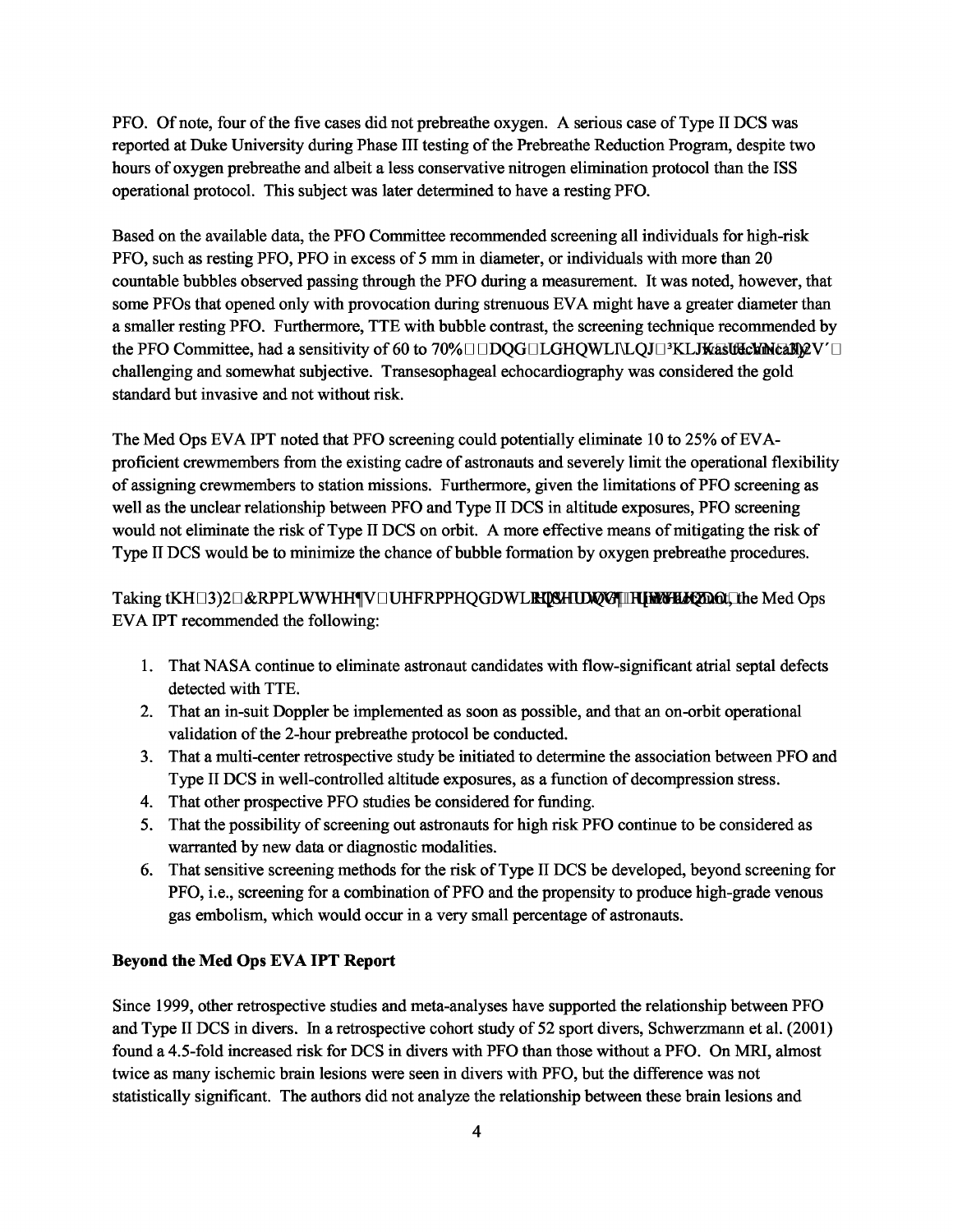DCS. Gempp et al. (2009) studied 49 divers with spinal cord DCS and found that divers with DCS were 3.6 times more likely than healthy divers to have a large right-to-left shunt on transcranial Doppler ultrasonography; while shunting was not associated with an increased incidence of cervical spinal cord DCS, divers with a right-to-left shunt were 6.9 times more likely to have thoracolumbar DCS. These studies confirm the increased prevalence of PFO or right-to-left shunting in divers who experience DCS and begin to offer a neuropathological basis for symptoms seen in Type II DCS.

New data also suggest that PFOs evolve as divers age. Anecdotally, some divers suddenly become susceptible to DCS after an uneventful diving career of many years. A longitudinal study spanning 6 to 8 years found that the permeability of the foramen ovale in 40 divers changed; while 7.5% of the divers who initially had a PFO saw closure of the PFO, 22.5% of the study cohort developed increased permeability, half of whom had no initial PFO (Germonpré 2005).

In altitude exposures, it remains unclear whether PFO is a risk factor for Type II DCS. An evidencebased literature review concluded that PFO could occur in altitude-induced DCS, but there was no information beyond two case series to indicate causality (Straus 2001). Under-reporting of symptoms in altitude conditions due to perceived negative career impact might partly explain the paucity of data.

It has been suggested that diving and altitude exposures are fundamentally different entities, as evidenced by the observation that the most common symptoms of DCS at altitude are pain only, as opposed to neurologic symptoms seen in recreational divers (Moon 2000); moreover, DCS symptoms tend to occur during altitude exposure versus after diving exposure (Pilmanis 2004). Differences in duration of exposure, prebreathe protocols, and oxygen use during exposure, as in the case of EVA, may further account for the difference in diving and altitude data. Review of the literature since 1999 reveals that additional research is needed to ascertain the relationship between PFO and Type II DCS in altitude exposures. Thus, the benefit of screening astronauts for PFO remains unclear.

### **OTHER FACTORS AFFECTING INDIVIDUAL SUSCEPTIBILITY TO DCS**

While patent foramen ovale has been studied the most, other risk factors for DCS have been proposed based on known mechanisms, including bubble crossover through the heart, bubble crossover through the lungs, and autochthonous bubbles. PFO and right-to-left shunting represent only the first mechanism. Little is known about conditions that allow crossover through the lungs, which appear to have a threshold for filtration of venous bubbles by the pulmonary vasculature, at least in dogs (Butler 1985). A variety of individual parameters and environmental factors have been studied in an effort to identify risk factors for autochthonous bubble formation that lead to susceptibility to DCS.

### **Individual Parameters**

Parameters such as age, height, weight, body mass index, percent body fat, aerobic capacity, and gender have been reported to influence DCS incidence (Sulaiman 1997, Conkin 2003, Webb 2003 and 2005). In the most comprehensive study of these parameters to date, Air Force researchers sought to quantify individual susceptibility to DCS and determine if the aforementioned variables could be used to predict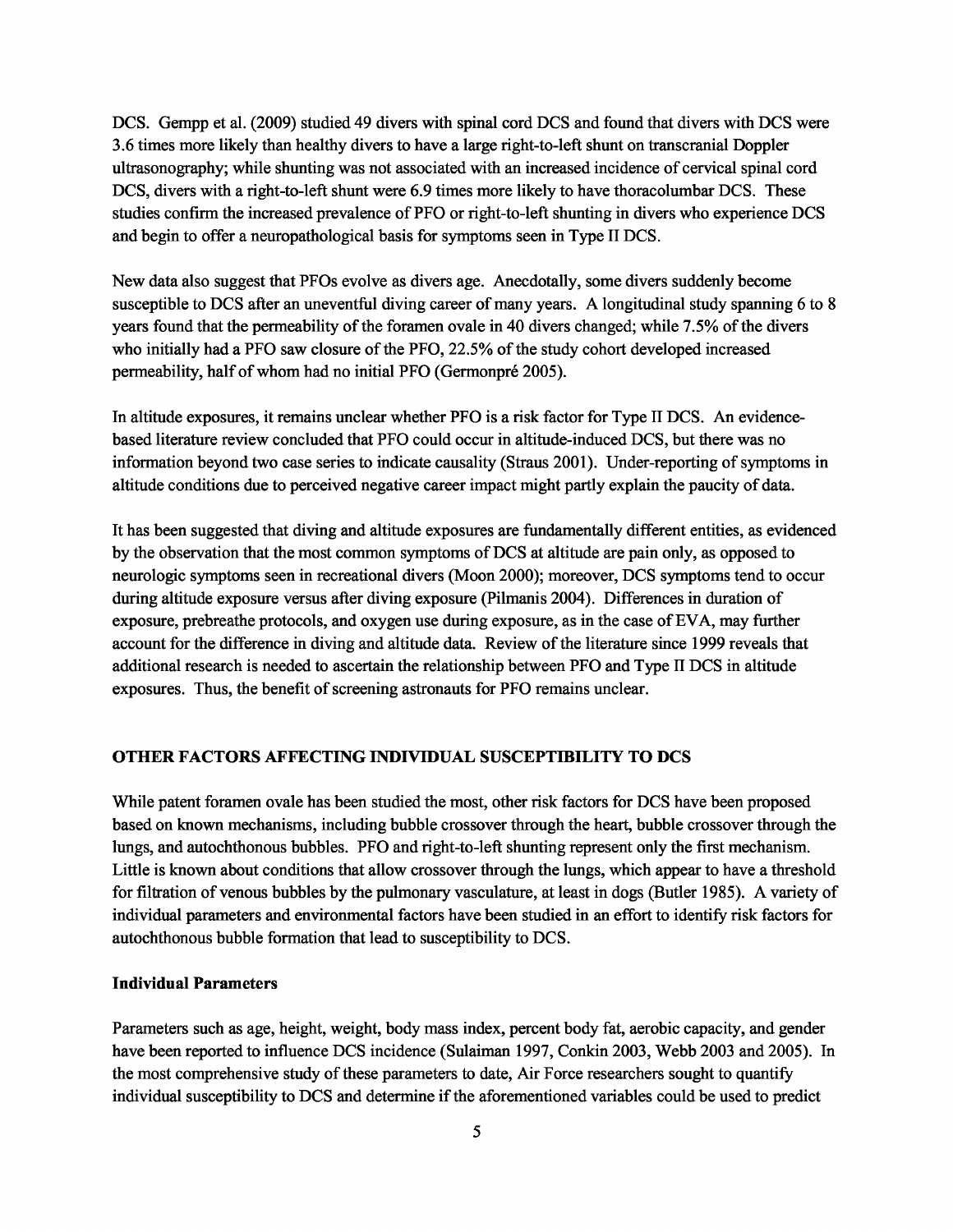DCS risk. Retrospectively reviewing 2980 altitude exposures in the Air Force Laboratory Altitude DCS Research Database, Webb et al. (2005) found that the combination of lower  $VO_{2max}$  and greater weight appeared to be the best predictor of DCS, but this accounted for less than 13% of the variation in DCS susceptibility. The authors concluded that individual susceptibility to DCS could not be predicted by these anthropometric and physiologic variables.

In another study, Webb et al. (2003) prospectively compared male and female subjects in 961 exposures to simulated altitude and found no statistically significant difference in DCS incidence between men (49.5%) and women (45.3%). Among women, they found no difference in DCS during the first two weeks of the menstrual cycle between users of hormonal contraception vs. non-users. However, if only the last half of the menstrual cycle were considered, hormonal contraception appeared to double the risk of DCS, a finding supporting an earlier report by Doyle et al. (1997) but refuted by Lee et al (2003).

Lee and her colleagues surveyed 240 female sports divers treated with hyperbaric therapy for DCS in 23 treatment centers worldwide, and found the incidence of all DCS symptoms to be greatest in the first half of the menstrual cycle (29 to 34%), with a marked fall in the third week (13 to 23%) before rising again in the fourth week (21 to 25%); the trend was similar for Type I and Type II symptoms. The effect of contraceptive use appeared to shift the occurrence of DCS to later in the cycle but there was no significant difference between contraceptive users and non-users, although a statistically significant difference existed between the two groups when age was taken into account. The observed differences in these studies might have been due to differences in how menstrual history was recorded as well as doses and formulation of contraceptives. More study is needed to draw a conclusion about the role of menstruation and contraceptive use in the risk of DCS in women, and whether EVA schedules would need to be adjusted accordingly.

 $\text{SQILQGLYLGKEMR with}$  experience has also been linked to DCS risk. In a survey-based study of 429 subjects, Klingmann et al. (2008) found a 2.51-fold higher lifetime incidence of DCI in divers with a history of deep dives greater than 40 meters compared to divers whose lifetime maximal depth was 40 meters or less. The reODWLYHOULVNORIO'&60EHWZHHQOGLYHUVOZLWKOOOOORUOHZHUOGLYHV H[SHULHQFHGts GittY more than 400 dives was 3.90. Similarly, certification to lower depths was associated with 1.97 to 8.17 times higher incidence of DCS. There was no statistically significant difference between technical divers and non-technical divers. Attrition, rather than any physiologic factors, was identified as the explanation for the association between low-depth diving experience and risk of DCS, but the authors did acknowledge a selection bias in their methodology and called for further study before their results could be generalized to all divers. Similarly, prior DCS might predispose an individual to subsequent development of DCS, but data have been limited to observations of caisson workers in the 1970s (Francis 2003).

On the other hand, a more recent study suggested that repeated scuba dives and regular physical exercise activity might protect against DCS, possibly due to reduced bubble formation (Pontier 2009). However, exercise itself has been observed to offer protection from DCS. In addition to laboratory studies that showed sedentary rats and pigs were more susceptible to severe DCS and death than exercise conditioned groups (Broome 1995, Wisløff 2001), several human studies have found decreased venous gas emboli formation, thereby inferring decreased DCS risk, in divers who exercised 24 hours before diving (Dujiü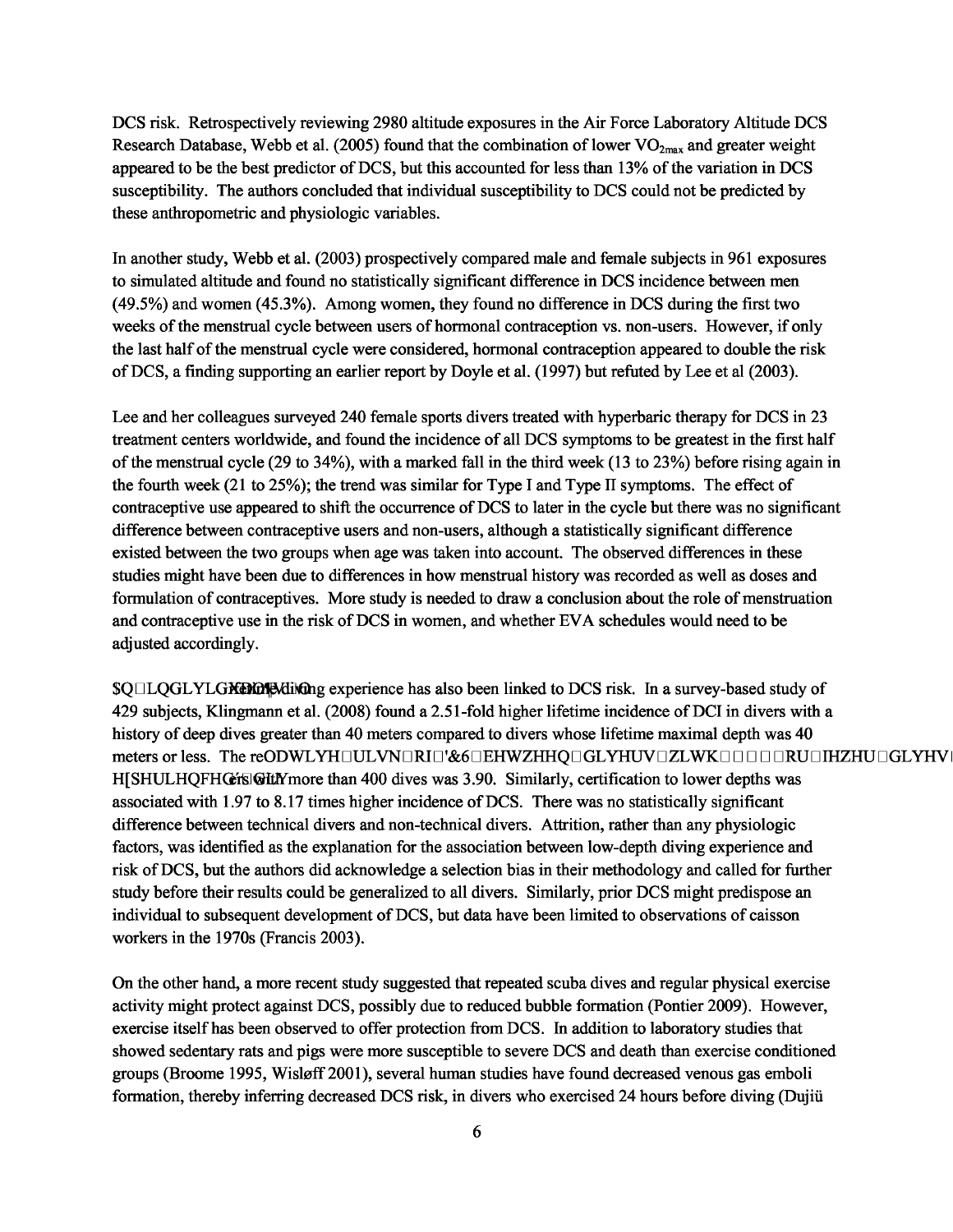2004), 2 hours before diving (Blatteau 2005), during decompression (Jankowski 1997), and during a decompression stop (Dujiii 2005). In altitude exposures, exercise during prebreathe (Gernhardt 2000, Webb 2004) also appeared to be beneficial in preventing DCS.

Biochemically, limited studies have suggested that subjects susceptible to the formation of venous gas emboli during decompression had significant higher levels of total cholesterol, high-density lipoprotein cholesterol, potassium, phosphate, calcium, and magnesium (Jauchem 1986). A follow-on study was unable to replicate these findings, and it was noted that factors such as prebreathe time, use of an intermediate pressure stage, and length of time in the chamber could affect various biochemical parameters (Jauchem 1990).

The observation that many of the effects of complement activation were similar to the symptoms of DCS led to several studies that ultimately disproved complement activation as a risk factor for DCS. Ward et al. (1987) found that the presence of air bubbles in plasma activated the complement system by the alternate pathway and that subjects who were more sensitive to this complement activation were more susceptible to DCS. However, in vivo testing failed to demonstrate this phenomenon and subjects who developed DCS showed no difference in complement activation during dives compared to healthy subjects (Shastri 1997).

Finally, a history of cigarette smoking may predispose an individual to DCS. A retrospective analysis of the Divers Alert Network (DAN) database found that heavy smokers (>15 pack-year history) were 1.88 times more likely to have DCS than divers who had never smoked and 1.56 times more likely than light smokers (0-15 pack-year history) (Buch 2003).

### **Environmental Factors**

Fluid balance appears to play a role in DCS. One study randomized swine subjects into two groups: a hydrated group that was allowed ad lib access to water during a simulated saturation dive, and a dehydrated group that was given intravenous furosemide without access to water. The dehydrated group showed a significantly increased rate and faster onset of DCS and death, possibly due to increased bubble formation or altered nitrogen removal (Fahlman 2006).

Ambient temperature has also been considered as a risk factor for DCS. A Navy study sought to compare the incidence of DCS in divers who were immersed in air decompression dives to 120 feet of seawater at either 97°F or 80°F, and found that warm conditions during bottom time and cold conditions during decompression increased the risk of DCS, but this finding was confounded by dehydration (Gerth 2007). Other studies found that hot water suits were 1.81 to 1.96 times more likely than passive thermal protection to be associated with DCS, although some of these findings might have been attributable to the dive profile or bottom time (Leffler 2001). It has been proposed that increased susceptibility to DCS may result from increased gas uptake in warm conditions and decreased elimination in cold conditions, but there is insufficient data to confirm this theory (Toner 2004).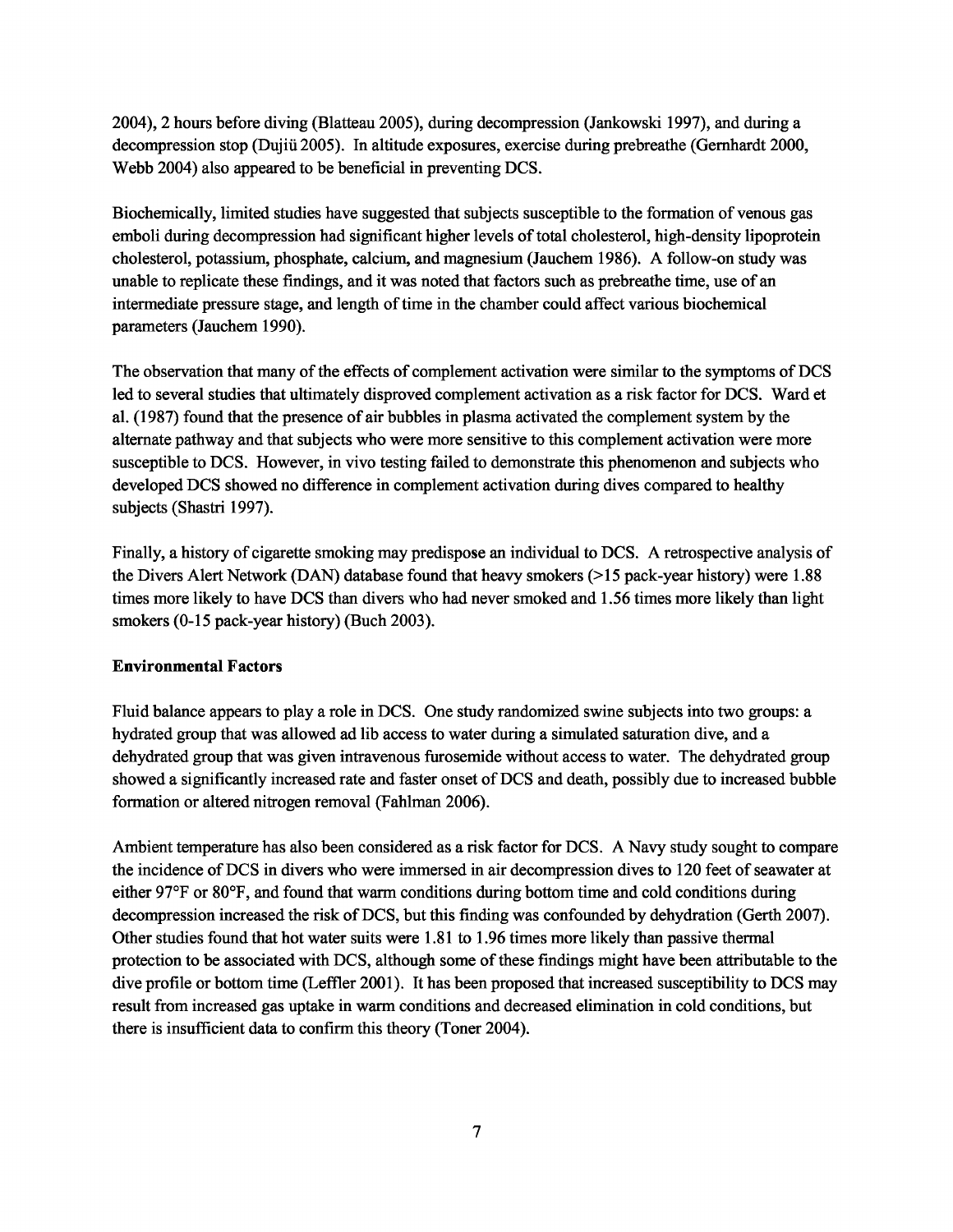#### **CONCLUSION**

7KHoDELOLW\oWROSUHGLFWODQOLQGLYdeGXmp0ejSsicM3KXKRESS WillFyb6HaWRdHments would be advantageous for astronaut selection, crew assignment, and mission planning. To date, much focus has been on PFO as a risk factor for DCS, but a number of other individual parameters as well as environmental factors have also been implicated in increased risk of DCS. Although diving exposures were once considered analogous to altitude exposures, there is increasing appreciation for the fundamental differences between diving and altitude. There continues to be a need for altitude research under controlled conditions to evaluate potential risk factors for DCS in altitude exposures and apply knowledge about individual susceptibilities to mission planning. In the meantime, it seems sensible to continue current protective measures such as exercise-enhanced prebreathe periods to minimize the risk of DCS in hypobaric environments.

### **REFERENCES**

- Blatteau JE, Gempp E, Galland FM, Pontier JM, Sainty JM, Robinet C. Aerobic exercise 2 hours before a dive to 30 msw decreases bubble formation after decompression. Aviat Space Environ Med. 2005;76:666-9.
- Bove AA. Risk of decompression sickness with patent foramen ovale. Undersea Hyper Med. 1998;25:175-78.
- Broome JR, Dutka AJ, McNamee GA. Exercise conditioning reduces the risk of neurologic decompression illness in swine. Undersea Hyperb Med. 1995 Mar;22(1):73-85.
- Buch DA, El Moalem H, Dovenbarger JA, Uguccioni DM, Moon RE. Cigarette smoking and decompression illness severity: a retrospective study in recreational divers. Aviat Space Environ Med. 2003;74:1271-4.
- Butler BD, Hills BA. Transpulmonary passage of venous air emboli. J Appl Physiol. 1985 Aug;59(2):543-7.
- Conkin J, Powell MR, Gernhardt ML. Age affects severity of venous gas emboli on decompression from 14.7 to 4.3 psia. Aviat Space Environ Med. 2003 Nov;74(11):1142-50.
- Doyle K, Baek PS, De Long ER, et al. Menstruation as a risk factor for decompression illness (DCI) in female scuba divers taking oral contraceptives (OC). Undersea Hyperb Med 1997; 24(Suppl):A143.
- Drighil A, El Mosalami H, Elbadaoui N, Chraibi S, Bennis A. Patent foramen ovale: a new disease? Int J Cardiol. 2007 Oct 31;122(1):1-9.
- Dujiii Z, Duplancic D, Marinovic-Terzic I, Bakovic D, Ivancev V, Valic Z, Eterovic D, Petri NM, Wisløff U, Brubakk AO. Aerobic exercise before diving reduces venous gas bubble formation in humans. J Physiol. 2004 Mar 16;555(Pt 3):637-42.
- 'XML $\ddot{u}$ |=||3DODGD\$I||||XXODQFL $\ddot{u}$ |'||2MRYL $\ddot{u}$ |'Exercise during a 3-min decompression stop reduces postdive venous gas bubbles. Med Sci Sports Exerc. 2005 Aug;37(8):1319-23.
- Fahlman A, Dromsky DM. Dehydration effects on the risk of severe decompression sickness in a swine model. Aviat Space Environ Med 2006; 77:102-6.
- Francis TJR, Dutka AJ, Hallenbeck JM. Pathophysiology of decompression sickness. In: Bove AA, Davis JC, ed. Diving Medicine, Philadelphia: WB Saunders, 1990:170-87.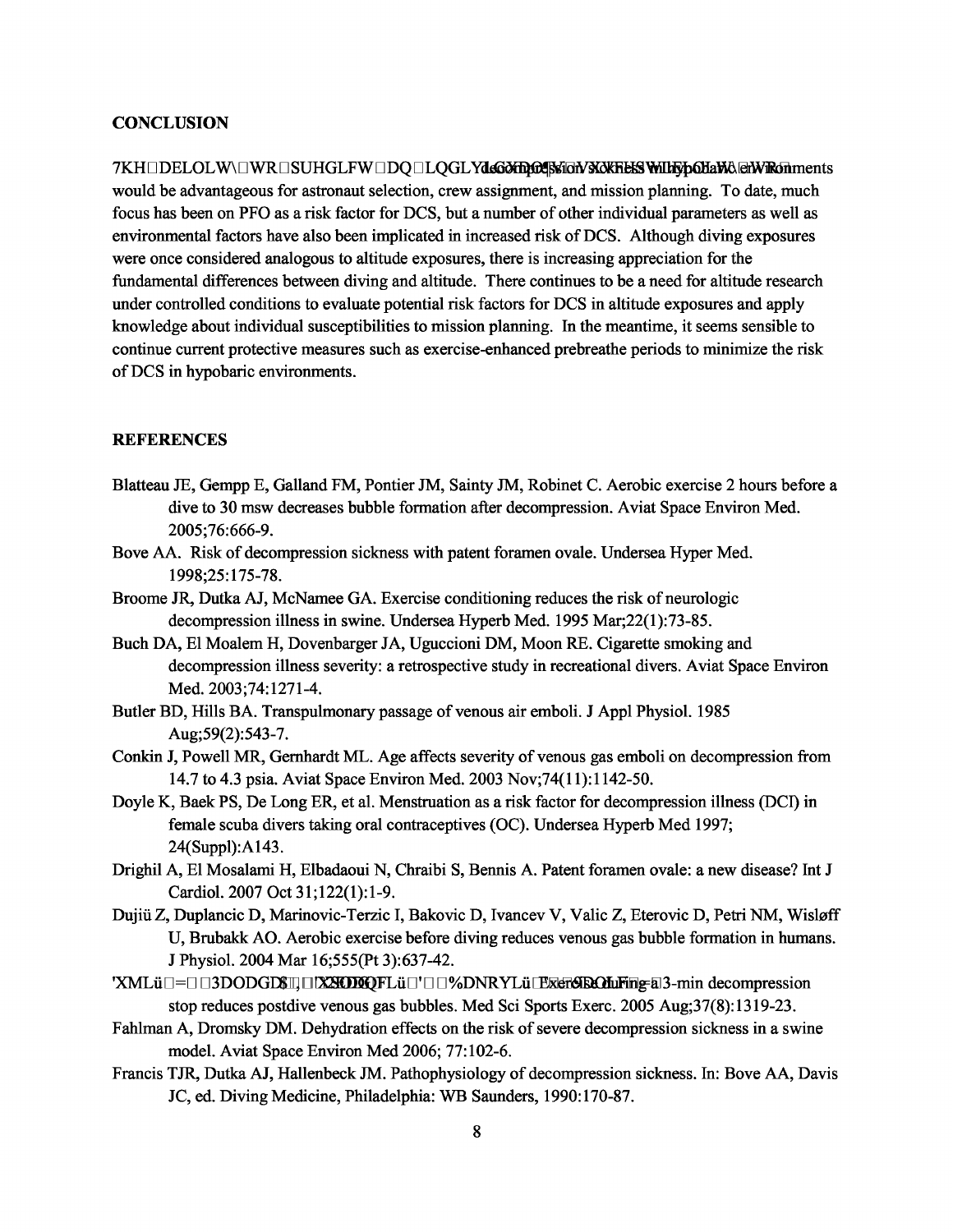- Francis TJR, Mitchell RA. Pathophysiology of decompression sickness. In: Brubakk A, Neuman T, ed. %HQQHWW¤DQG¤(OOLRWW¶V¤3K\VLRORJ\¤DQG¤0HGLFLQH¤RI¤'LYLQJ¤¤3KLODGHOSKLI 546.
- Gallagher KL, Hopkins EW, Clark JB, Hawley TA. US Navy experience with Type II decompression sickness and the association with patent foramen ovale. Aviat Space Environ Med., abstract #290, 1996;67:712.
- Gempp E, Blatteau JE, Stephant E, Louge P. Relation between right-to-left shunts and spinal cord decompression sickness in divers. Int J Sports Med. 2009 Feb;30(2):150-3.
- Germonpré P. Patent foramen ovale and diving. Cardiol Clin. 2005 Feb;23(1):97-104.
- Gernhardt ML, Conkin J, Foster PP, et al. Design and testing of a two hour oxygen prebreathe protocol for space walks from the International Space Station. Undersea Biomed Res 2000; 27:12.
- Gerth WA, Ruterbusch VL, Long ET. The influence of thermal exposure on diver susceptibility to decompression sickness. Navy Report NEDU TR 06-07, 2007.
- Hagen PT, Scholz DG, Edwards WD. Incidence and size of patent foramen ovale during the first 10 decades of life: an autopsy study of 965 normal hearts. Mayo Clin Proc. 1984 Jan;59(1):17-20.
- Jankowski LW, Nishi RY, Eaton DJ, Griffin AP. Exercise during decompression reduces the amount of venous gas emboli. Undersea Hyperb Med. 1997 Jun;24(2):59-65.
- Jauchem JR, Waligora JM, Conkin J, Horrigan DJ Jr, Johnson PC Jr. Blood biochemical factors in humans resistant and susceptible to formation of venous gas emboli during decompression. Eur J Appl Physiol Occup Physiol. 1986;55(1):68-73.
- Jauchem JR, Waligora JM, Johnson PC Jr. Blood biochemical and cellular changes during decompression and simulated extravehicular activity. Int Arch Occup Environ Health. 1990;62(5):391-6.
- Klingmann C, Gonnermann A, Dreyhaupt J, Vent J, Praetorius M, Plinkert PK. Decompression illness reported in a survey of 429 recreational divers. Aviat Space Environ Med. 2008 Feb;79(2):123-8.
- Lee V, St Leger Dowse M, Edge C, Gunby A, Bryson P. Decompression sickness in women: a possible relationship with the menstrual cycle. Aviat Space Environ Med. 2003 Nov;74(11):1177-82.
- Leffler, CT. Effect of ambient temperature on the risk of decompression sickness in surface decompression divers. Aviat Space Environ Med. 2001 May;72(5):477-483.
- Medical Operations EVA IPT. Recommendations Regarding PFO Screening. Internal Report, 1999.
- Moon RE. Patent foramen ovale (PFO) and decompression illness (DCI) in space. Aviat Space Environ Med., abstract #380, 2000; 71(3):352-8.
- Pilmanis AA, Meissner FW, Olson RM. Left ventricular gas emboli in six cases of altitude-induced decompression sickness. Aviat Space Environ Med. 1996 Nov;67(11):1092-6.
- Pilmanis AA, Petropoulos LJ, Kannan N, Webb JT. Decompression sickness risk model: development and validation by 150 prospective hypobaric exposures. Aviat Space Environ Med. 2004 Sep;75(9):749-59.
- Pontier JM, Guerrero F, Castagna O. Bubble formation and endothelial function before and after 3 months of dive training. Aviat Space Environ Med. 2009 Jan;80(1):15-9.
- Schwerzmann M, Seiler C, Lipp E, Guzman R, Lövblad KO, Kraus M, Kucher N. Relation between directly detected patent foramen ovale and ischemic brain lesions in sport divers. Ann Intern Med. 2001 Jan 2;134(1):21-4.
- Shastri KA, Logue GL, Lundgren CE, Logue CJ, Suggs DF. Diving decompression fails to activate complement. Undersea Hyperb Med. 1997 Jun;24(2):51-7.